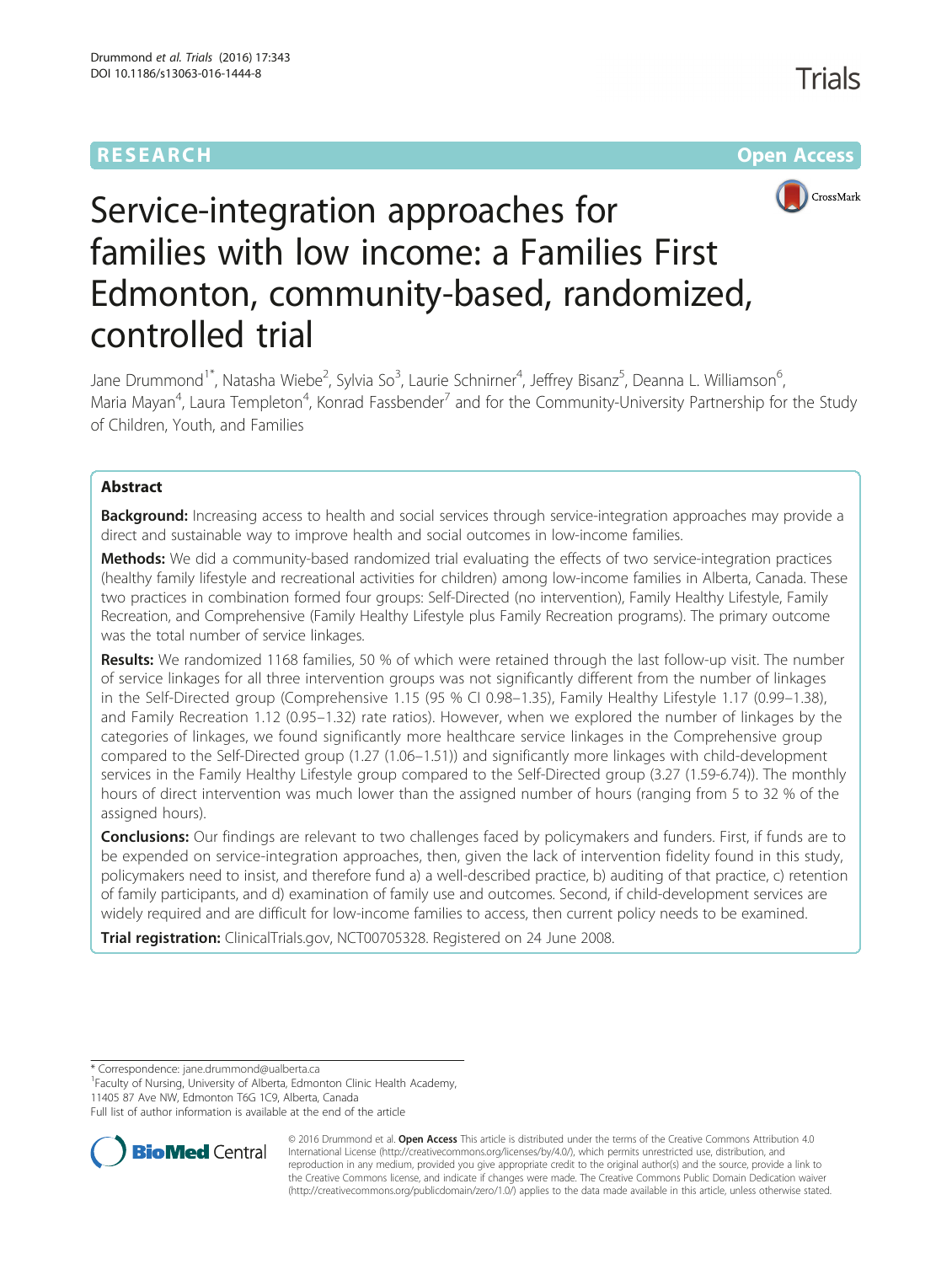## Background

An important goal for modern societies must be to develop cost-effective service-delivery policies and practices that reduce barriers between essential health and social services and families in need. Current evidence [[1](#page-11-0)–[3\]](#page-11-0) indicates that increasing access to service through service-integration approaches may provide a direct and sustainable way to improve health and social outcomes in low-income families.

Families First Edmonton (FFE), a partnership consisting of 12 community/government organizations and an interdisciplinary research team in Edmonton, Alberta, Canada, developed this trial of service integration. Alberta has a resource-based boom-and-bust economy with Canada's widest gap between the rich and poor [\[4](#page-11-0)], and during the 2007-2009 recession, the low-income population of this area grew the fastest [[5\]](#page-11-0), particularly in Edmonton, the provincial capital. In this region, government funding is distributed to private service-delivery agencies through a competitive process. Success of these programs is often measured in simple outputs such as the number of families enrolled. This practice contributes to a fragmented system with little collaboration and multiple barriers at every level [[6](#page-11-0)]. FFE chose not to add to the fragmentation by creating a new service; instead, our aim was to optimize linkages among existing services.

We used the award-winning Canadian study by Browne and colleagues, entitled When the Bough Breaks (WTBB) [[7](#page-11-0)] as a foundation. Browne et al. examined the outcomes of proactive comprehensive care (health promotion, employment training, and recreation activities for children) for low-income single-parent families on social assistance in the Canadian city of Hamilton, Ontario. Findings showed that families who received comprehensive service had better child, maternal, and family health outcomes than self-directed families in the control group. In addition, 15 % more families who received comprehensive service than those in the control group exited from social assistance within 1 year. These outcomes resulted in substantial savings to society in terms of social assistance payouts and reductions in (costly) emergency-service use.

FFE was formed to test whether the WTBB approach would be effective under different and more general conditions. First, assistance was provided by paraprofessionals rather than health professionals (e.g., nurses and social workers)—a change that could make this approach more affordable. Second, service delivery was implemented and data collected over a multiyear period, compared to just 1 year in WTBB, so that longer-term effects could be assessed. Third, service-delivery models that were used in FFE were similar to WTBB but were more transparent, appropriate, and sustainable in the local policy and practice environments. Fourth, interventions were administered by community-based agencies, not by a research team, a condition that was more realistic for everyday applications than was the case with WTBB.

The FFE trial was designed to a) provide clear evidence for health and social policymakers about the influence of service-delivery models and practices on enhancing and sustaining low-income families linking to existing health and social services and b) generate the types of knowledge that are essential if these service-delivery models and practices are to be adapted and implemented elsewhere. The primary research question is as follows: What are the effects of two community-based service delivery vehicles (healthy family lifestyle and recreational activities for children) compared to existing services on the number of linkages that families initiate and maintain with established health and social services?

## Methods

The full details of the protocol for this communitybased randomized trial have been previously reported [[8](#page-11-0)] in accordance with the CONSORT guidelines [[9](#page-11-0)]. The protocol was registered with ClinicalTrials.gov (NCT00705328).

#### Participant families

Families were recruited by mail, referral, and communityengagement approaches from January 2006 to January 2008 in Edmonton, Alberta, Canada. Families were eligible if a) they included at least one resident child younger than 12 years of age and b) they accessed at least one of five government assistance programs: Income Support (welfare) [[10\]](#page-11-0), Alberta Child Health Benefits [[11\]](#page-11-0), City of Edmonton's Leisure Access [\[12](#page-11-0)], Alberta Adult Health Benefit [[13\]](#page-11-0), and Capital Region Housing [[14\]](#page-11-0). Families were allowed to self-identify, resulting in diverse structures and compositions including biological two-parent families, single-parent families, adoptive families, and grandparent-led families.

The study protocol approval came from a special interdisciplinary ethics committee at the University of Alberta and the Director of the Human Research Protections Office (file number Pro00000144). Interested families contacted the community-based research office to learn about the study and ask questions. Families in which English was not a first language were offered the option of an interpreter during all interactions (e.g., on the phone while booking appointments, during the consent process, and during data collection). At the first home visit, each family was given written information about the study, which the data collector reviewed verbally. Written informed consent was obtained prior to study entry and data collection. Families were given an honorarium at each data collection period (\$25 in early data-collection periods and \$30 at the final datacollection period).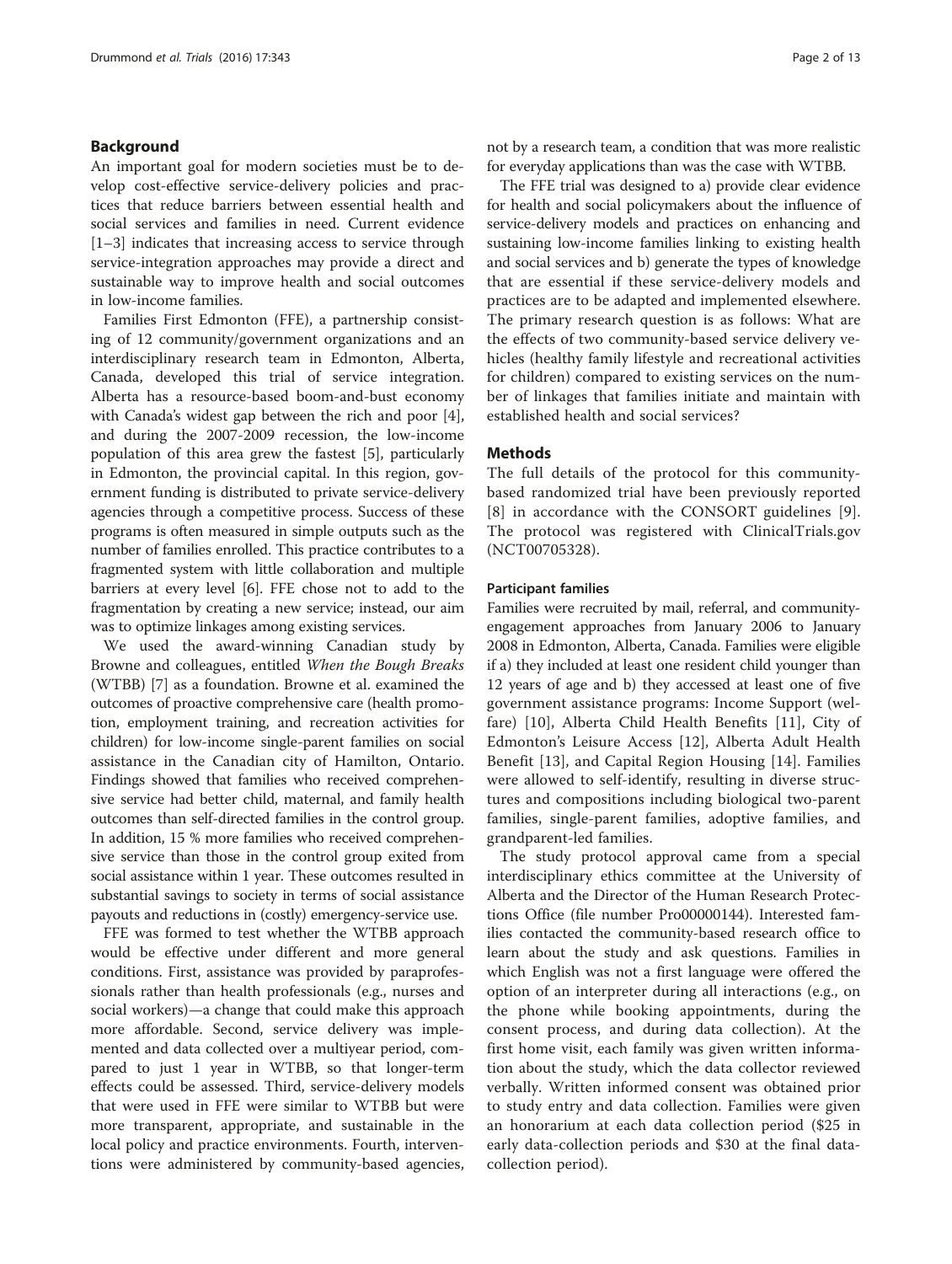One adult respondent per family ("primary parent") was selected based on familiarity with the children. To measure child outcomes, one "focus child" was randomly selected among the children within the household at screening. Limiting the measurement to one child per family was necessary to limit the measurement burden on families and reduce costs to the project. Families were ineligible if a) they could not commit to a 5-year data collection period, b) they were unwilling to allow the researchers access to the focus child, and c) a relevant interpreter was not available for families that did not speak English well. After families were recruited, they were free to withdraw from the study at any time and were no longer eligible to participate if they moved outside of Edmonton.

#### Interventions

The investigators, in collaboration with community partners, developed three parameters for the service delivery models: 1) the service-integration foci of family recreation and family healthy lifestyle; 2) the practice principles of family-centeredness, cultural sensitivity, capacity building, and reflection; and 3) the hours of direct service. These parameters formed the foundation of the two servicedelivery models tested: Family Healthy Lifestyle and Family Recreation. Full details of the interventions and their development are described in Table [1](#page-3-0) using the Template for Intervention Description and Replication (TIDieR) checklist [\[15](#page-11-0)]. Qualitative analyses of the development and implementation of these interventions have been published [[16](#page-11-0)–[18\]](#page-11-0).

#### Trial design

Participant families were randomized to four groups: Self-Directed (no intervention), Family Healthy Lifestyle, Family Recreation, and Comprehensive (Family Healthy Lifestyle plus Family Recreation programs). Families were randomized after baseline-data collection using a 1:1:1:1 allocation ratio. Computer-generated lists of permuted blocks of eight and 12 were created by a statistician. In order to limit the number of stratification variables [\[19](#page-11-0)], we selected the two variables directly involved in the selection of the families. Randomization lists were stratified by type of financial support (employment income versus income support or other government assistance programs) and age of the randomly selected focus child (0 to 3.9, 4 to 6.9, 7 to 9.9, or 10 to 12.9 years). Intervention assignment was concealed in sequentially numbered, opaque, sealed envelopes. Data collectors, who went to families' homes, were blind to intervention assignment. Research assistants, who performed and explained the random intervention assignment and scheduled interviews, intervention providers, and families were not blind to intervention assignments.

Families who were assigned to the intervention groups received up to 24 months of service-integration intervention. All families were followed by researchers for 3 years (reduced from 5 years due to funding), with a minimum of eight face-to-face interviews for data collection: two at baseline (separated by a month), and two each at year 1, year 2, and year 3.

#### **Outcomes**

The primary outcome was the number of total family linkages to health and social services as defined by an author-created tool called the "Family Services Inventory" (FSI). The FSI adopts a societal perspective and measures the public and private expenses for families. The FSI was developed to maximize precision and minimize participant burden and recall bias. An FSI toolkit comprised in-service training materials for data collectors, a user manual, a codebook, and a calendar that served as a memory aid to reduce participant recall bias. During annual interviews, data about family linkage use was collected. At the first visit of each data collection point (baseline, years 1, 2, and 3), data collectors explained how to use the FSI tool, and the family recorded their health and social service linkages for a month. At the second visit, approximately 1 month later, service linkages that occurred in the previous 28 days were collected. Each family service experience was considered an encounter. Repeated encounters within a single service were considered a single linkage (e.g., two family doctor visits within a 28-day period at the same clinic would count as two encounters but only one linkage).

For the purposes of the analysis reported here, the service linkages are subdivided into the following categories: basic needs, family challenges (e.g., addiction supports, parole, and mediation), child development, health care, childcare, and other services (i.e., nature of the service was unclear). These categories were developed through consultation with experienced social workers in Edmonton to capture the broad spectrum of services commonly accessed by vulnerable families. Each service is listed in only one category as shown in the Additional file [1](#page-11-0). These categories were treated as secondary outcomes. Other outcomes were measured but are not reported in this paper. A full list of outcomes is provided in our published protocol [\[8](#page-11-0)].

#### Family characteristics

Data on the following family characteristics were collected and described: the age and gender of the primary parent, age and gender of the focus child, family structure (number of adults and number of children), citizenship history (e.g., born in Canada (Aboriginal and not Aboriginal), immigrant, or refugee), geographic residence in Edmonton (northcentral, northwest, west, southwest, and southeast),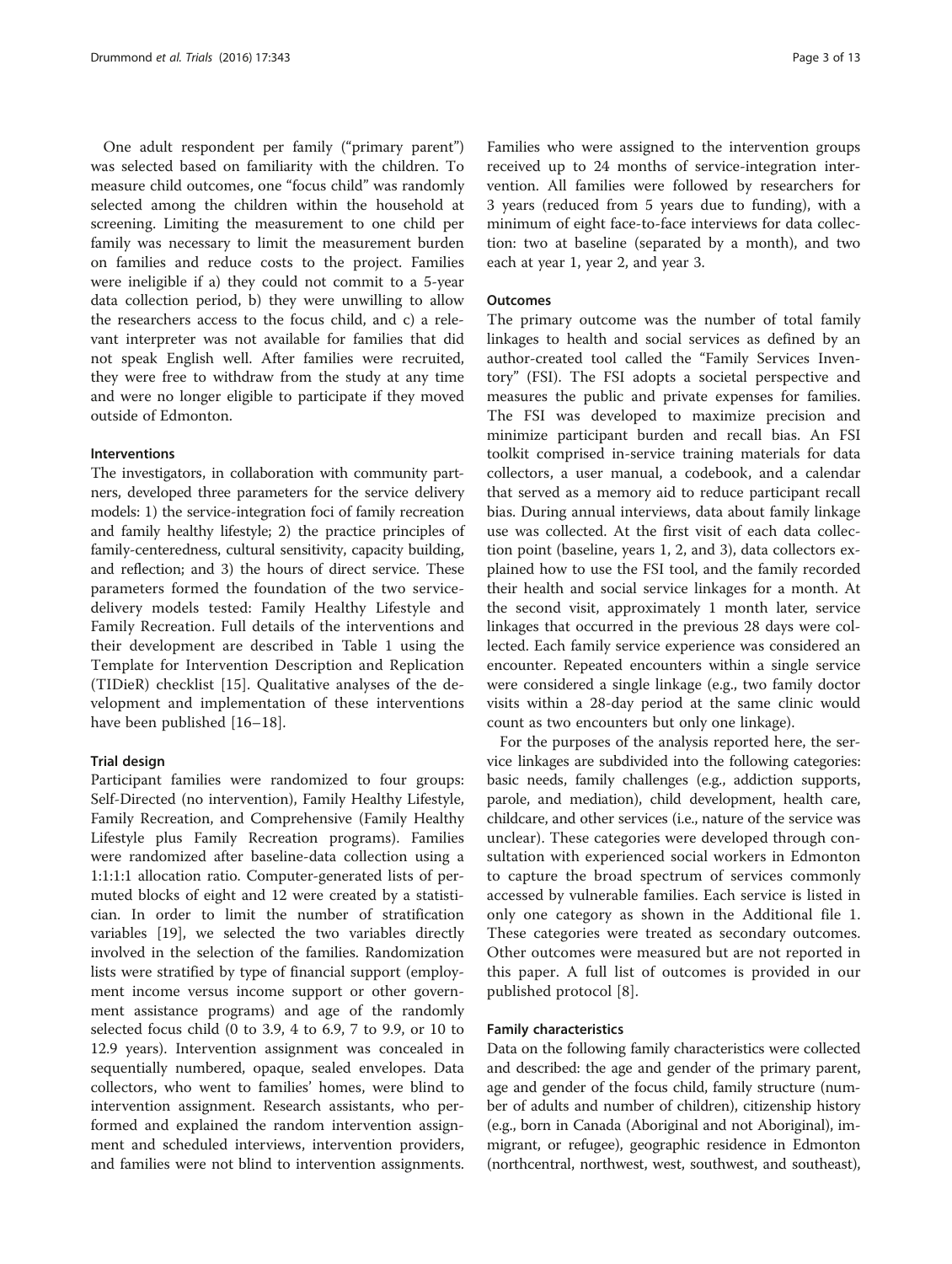# <span id="page-3-0"></span>Table 1 Description of FFE intervention using the TIDieR Checklist

| Item                                                  | Description                                                                                                                                                                                                                                                                                                                                                                                                                                                                                                                                                                                                                                                                                                                                                                                                                                                     |
|-------------------------------------------------------|-----------------------------------------------------------------------------------------------------------------------------------------------------------------------------------------------------------------------------------------------------------------------------------------------------------------------------------------------------------------------------------------------------------------------------------------------------------------------------------------------------------------------------------------------------------------------------------------------------------------------------------------------------------------------------------------------------------------------------------------------------------------------------------------------------------------------------------------------------------------|
| Service names<br>and elements                         | Community-based service-integration practice models using two vehicles (Family Healthy Lifestyle and Family Recreation);<br>four practice principles (the practice principles of family-centeredness, cultural sensitivity, capacity building, and reflection);<br>and a direct-service dose with low intensity (1.4 to 4.6 hours) and long duration (18 months). The vehicles and practice<br>principles are well described in the Families First Edmonton Toolkit [35] on pages 5-6. In summary, Family Recreation<br>focused on developing awareness, knowledge, skills, attitudes and material resources for linking to existing recreation<br>services, and Family Healthy Lifestyle focused on developing awareness, knowledge, skills, attitudes and material<br>resources for linking to existing social, primary health, and child/education services. |
| Goal and rationale                                    | Goal was to increase use of existing service programming by low-income families with children.                                                                                                                                                                                                                                                                                                                                                                                                                                                                                                                                                                                                                                                                                                                                                                  |
|                                                       | Vehicle selection was influenced by two interventions used in the comprehensive intervention of WTBB, namely health<br>promotion and recreation. These vehicles were the health and/or recreation backgrounds against which family workers<br>were to inform and model the problem solving, communication and resource management required to access the<br>services needed by the families.                                                                                                                                                                                                                                                                                                                                                                                                                                                                    |
|                                                       | Practice principles were based on a systematic review of effective interventions for school-aged children. An analysis<br>of the 29 reviews of 1102 intervention studies [37] showed that successful programs have seven characteristics:                                                                                                                                                                                                                                                                                                                                                                                                                                                                                                                                                                                                                       |
|                                                       | 1. They were holistic and integrated. The complexity of the life of the child, parent, and family is addressed.                                                                                                                                                                                                                                                                                                                                                                                                                                                                                                                                                                                                                                                                                                                                                 |
|                                                       | 2. Successful programs resulted from collaborations that are multilevel and multisectoral.                                                                                                                                                                                                                                                                                                                                                                                                                                                                                                                                                                                                                                                                                                                                                                      |
|                                                       | 3. Successful programs were capacity building, rather than focusing exclusively on eliminating undesirable problems<br>and behaviors.                                                                                                                                                                                                                                                                                                                                                                                                                                                                                                                                                                                                                                                                                                                           |
|                                                       | 4. Successful programs were client-centered.                                                                                                                                                                                                                                                                                                                                                                                                                                                                                                                                                                                                                                                                                                                                                                                                                    |
|                                                       | 5. Successful programs were community-based in what is available and situated in families' neighborhoods.                                                                                                                                                                                                                                                                                                                                                                                                                                                                                                                                                                                                                                                                                                                                                       |
|                                                       | 6. Successful programs were long-term, engaging long enough to show effects and enabling relationships between staff<br>and participants to develop.                                                                                                                                                                                                                                                                                                                                                                                                                                                                                                                                                                                                                                                                                                            |
|                                                       | 7. Successful programs were well staffed with supportive personnel who are culturally similar to the population served.                                                                                                                                                                                                                                                                                                                                                                                                                                                                                                                                                                                                                                                                                                                                         |
|                                                       | The amount of direct service was constrained by two items: a) the desire to evaluate the effect of a small service-<br>integration intervention on the use of existing service and b) financial considerations, since the community partners were<br>funding the intervention (e.g., what would be reasonably fundable for long-term implementation should positive out-<br>comes be found). For these reasons, Family Recreation was funded for 1.4 hours per month per participant family, Family<br>Healthy Lifestyle was funded for 3.5 hours per month, and Comprehensive (Family Recreation plus Family Healthy Life-<br>style) was funded for 4.6 hours per month.                                                                                                                                                                                       |
|                                                       | Service-delivery vehicles, principles, and dose elements were described in a logic model and transformed into a<br>Request for Proposals that was issued to community agencies that provided family programming. Community-based<br>practice delivery for FFE was competitively awarded to a collaboration of four community service agencies that called<br>their involvement in the trial "Families Matter."                                                                                                                                                                                                                                                                                                                                                                                                                                                  |
| Materials and practices                               | Service-delivery practices and the Families Matter program support practices are fully described in the Families First<br>Edmonton Toolkit [38].                                                                                                                                                                                                                                                                                                                                                                                                                                                                                                                                                                                                                                                                                                                |
| Methods used to describe<br>and monitor the practices | Community-based intervention, when delivered through a research project, risks losing intervention fidelity for at least<br>two reasons: (a) use of general practice principles and very broadly identified content area within which to practice and<br>(b) intervention drift [39]. In addition, a culturally based reluctance by service providers to submit to rigorous oversight<br>of community-developed practices exists.                                                                                                                                                                                                                                                                                                                                                                                                                               |
|                                                       | For these reasons, action research methods were used to record and monitor the development and delivery of the<br>service integration. An administrative database was jointly developed to include qualitative and quantitative methods of<br>recording practice to be used to calculate dose and to audit practices.                                                                                                                                                                                                                                                                                                                                                                                                                                                                                                                                           |
|                                                       | In addition, the administrative and supervisory staff of Families Matter met weekly with the researchers to review and<br>apply the elements of the FFE service-delivery logic model, which built the relationship and internalized the need for<br>intervention fidelity.                                                                                                                                                                                                                                                                                                                                                                                                                                                                                                                                                                                      |
|                                                       | At the same time, a researcher spent half a day each week with the supervisors and family workers, focusing on trouble-<br>shooting the practices associated with recording the practices in the database and on the need for fidelity to the three<br>service-integration groups.                                                                                                                                                                                                                                                                                                                                                                                                                                                                                                                                                                              |
|                                                       | Families Matter also assigned family workers and supervisors to only one service-integration approach in order to sup-<br>port intervention fidelity.                                                                                                                                                                                                                                                                                                                                                                                                                                                                                                                                                                                                                                                                                                           |
|                                                       | Lastly, focus groups and individual interviews were held, with supervisors and family workers, over the course of the<br>18 months of service delivery in order to specify the practices used in service integration.                                                                                                                                                                                                                                                                                                                                                                                                                                                                                                                                                                                                                                           |
| Providers                                             | Three types of providers were funded. The one manager was a professionally educated social worker. The three<br>supervisors of the vehicles (Family Healthy Lifestyle, Family Recreation and Comprehensive) were nonprofessional and<br>baccalaureate-educated. All of the family workers were college-educated paraprofessionals or gifted graduates of service<br>programs delivered by the collaborating service agencies.                                                                                                                                                                                                                                                                                                                                                                                                                                   |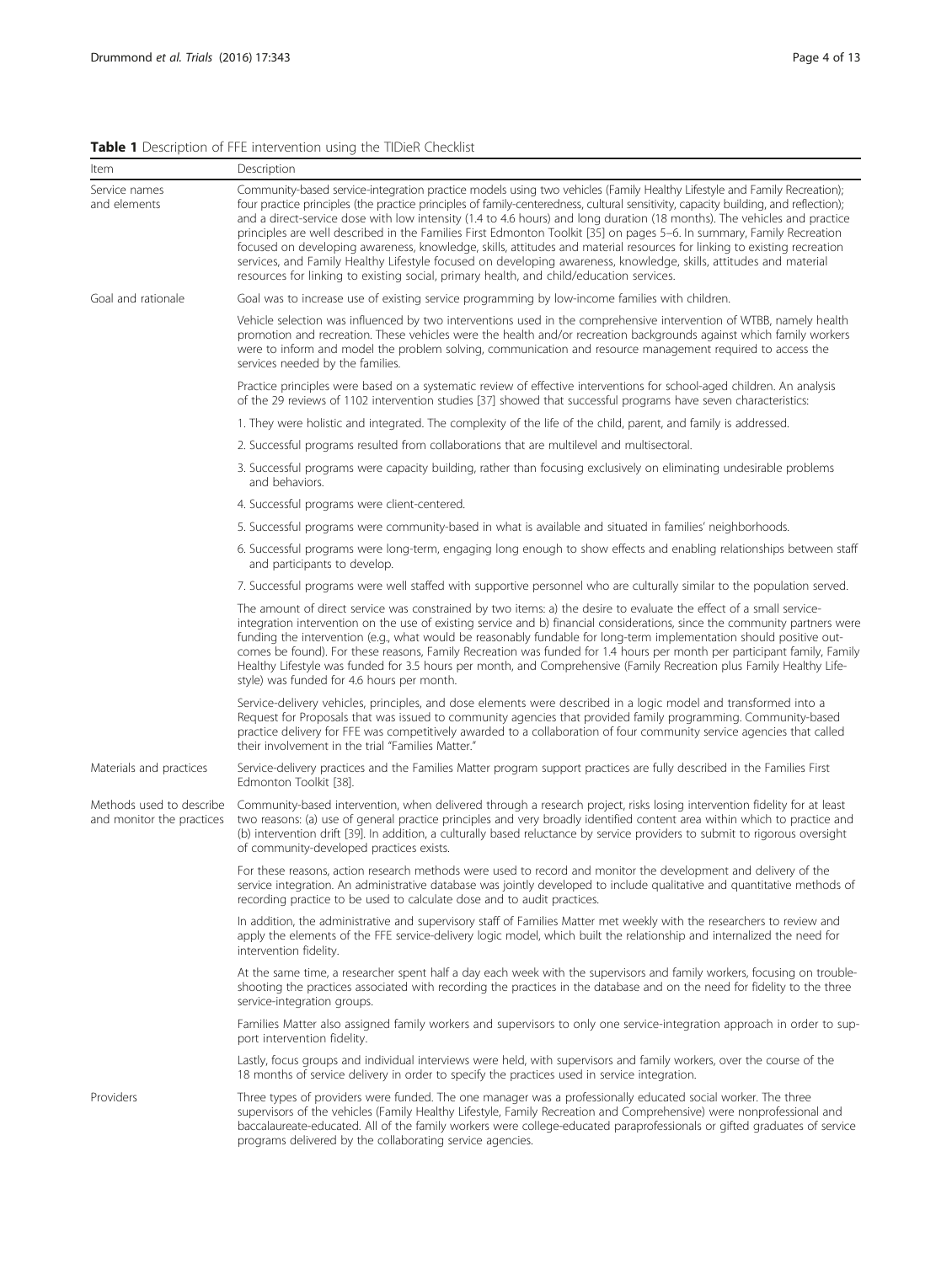#### Table 1 Description of FFE intervention using the TIDieR Checklist (Continued)

|                                           | The Families Matter collaborative used an in-house, ongoing schedule of training. Supervisors used reflective practice ap-<br>proaches with family workers. All are described on pages 20-22 of the Families First Edmonton Toolkit.                                                                                                                                                                                                                                                                                                                                                                                                                                                                                                                                                                      |
|-------------------------------------------|-----------------------------------------------------------------------------------------------------------------------------------------------------------------------------------------------------------------------------------------------------------------------------------------------------------------------------------------------------------------------------------------------------------------------------------------------------------------------------------------------------------------------------------------------------------------------------------------------------------------------------------------------------------------------------------------------------------------------------------------------------------------------------------------------------------|
| Modes and location<br>of service delivery | Family workers used three ways to contact and work with families: face-to-face meetings in homes or other safe locations,<br>telephone conversations, and email communication. Occasionally, family workers accompanied families to selected service<br>visits that were counted as face-to-face meetings.                                                                                                                                                                                                                                                                                                                                                                                                                                                                                                |
| How much service<br>and tailoring         | To distribute the intensity and duration of the dose for each intervention, Families Matter used case management by<br>the supervisors as supervised by the manager. The case management practices and protocols are described on page<br>17 of the Families First Edmonton Toolkit.                                                                                                                                                                                                                                                                                                                                                                                                                                                                                                                      |
| <b>Modifications</b>                      | As described above, action research methods were used to describe the practices developed by Families Matter to<br>deliver service integration using four principles: family-centeredness, cultural sensitivity, capacity building, and reflection.<br>The action research observations lead to the production of a practice model called Service-integration Flow that had<br>eight practices and four pillars. They are described on pages 6-10 of the Families First Edmonton Toolkit.                                                                                                                                                                                                                                                                                                                 |
| Intervention fidelity                     | The interventions as delivered were different from the interventions as planned. Six families received a different<br>intervention than the one assigned: five families received the Comprehensive intervention rather than Family Recreation<br>$(n = 2)$ , Family Healthy Lifestyle $(n = 1)$ , and Self-Directed interventions $(n = 1)$ , and one family received the Family Healthy<br>Lifestyle rather than the Self-Directed intervention. The monthly hours per family of direct FFE intervention was low<br>(ranging from 5 to 32 % of the assigned hours) and had little variability across groups (Table 3). In addition, the<br>Comprehensive group received about a third of the Family Healthy Lifestyle intervention contacts compared to<br>the Family Healthy Lifestyle group (Table 3). |

TIDieR Template for Intervention Description and Replication, WTBB When the Bough Breaks, FFE Family First Edmonton

the number of residence relocations, educational attainment (university, college, secondary school, and less than secondary school), current employment, and aftertax income. Other family characteristics were derived: child-to-adult ratio and household depth of poverty (DOP). The families' household DOP was calculated as their annual household income after tax (from a maximum of two adults) divided by Statistics Canada's 2005 low-income cut-offs [\[20](#page-11-0)], which are based on family and community sizes. The characteristics of the randomized families are presented in Table [2.](#page-5-0)

#### Statistical analyses

Analyses were performed using Stata/MP 11 ([www.stata.](http://www.stata.com/) [com](http://www.stata.com/)). To compare the intervention assigned to the intervention received, we measured the frequency of the intervention contact, length of intervention contact (in hours), and intensity of intervention contact (total hours divided by months of service divided by number served). In-person visits, phone conversations, messages left on voicemail, and emails were all considered forms of intervention contacts.

The number of service linkages was modeled using generalized linear mixed regression: a Poisson distribution with a log link and offset by the number of days of observation. The models were adjusted for the main and interaction effects of Family Healthy Lifestyle and Family Recreation interventions (thus defining four groups), baseline services linkage rate, income group (income support versus other), and the visit year (1, 2 and 3). The visit year was modelled with two indicator variables. Effects were considered significant at  $P < 0.05$ .

A number of sensitivity analyses were performed. First, the data were analyzed according to the intervention the participating families received ("per protocol") rather than the intervention they were assigned ("intentionto-treat"). In addition, to account for families missing before the year 1 visit, we regressed missing outcome status against family characteristics using a generalized linear mixed regression: a binomial distribution with a logistic link. Family characteristics significantly associated with missing outcome were then adjusted for in the primary outcome. To account for missing outcome data, we imputed outcome data using the last-valuecarried-forward method. Visit year was modelled as a linear variable. To determine whether the association between outcome and intervention was modified by visit year, we used an interaction term for visit year and intervention group. Lastly, the number of encounters (per month) were analyzed as the dependent variable rather than the number of linkages. Childcare encounters were not included in this sensitivity analysis because their frequent use precluded the value of this measure.

#### Sample size calculation

Projecting a moderate  $(f = 0.25)$  and even a small  $(f = 0.10)$ effect size (mean divided by standard deviation), given an alpha of 0.05 and a 25 % attrition rate, the trial proposed an initial sample size of 300 families per group to detect any significant difference between the four groups (power was 0.99 and 0.72, respectively). The trial randomized approximately 290 families to each group. The overall alpha value was not controlled for multiple comparisons. No interim analyses were planned.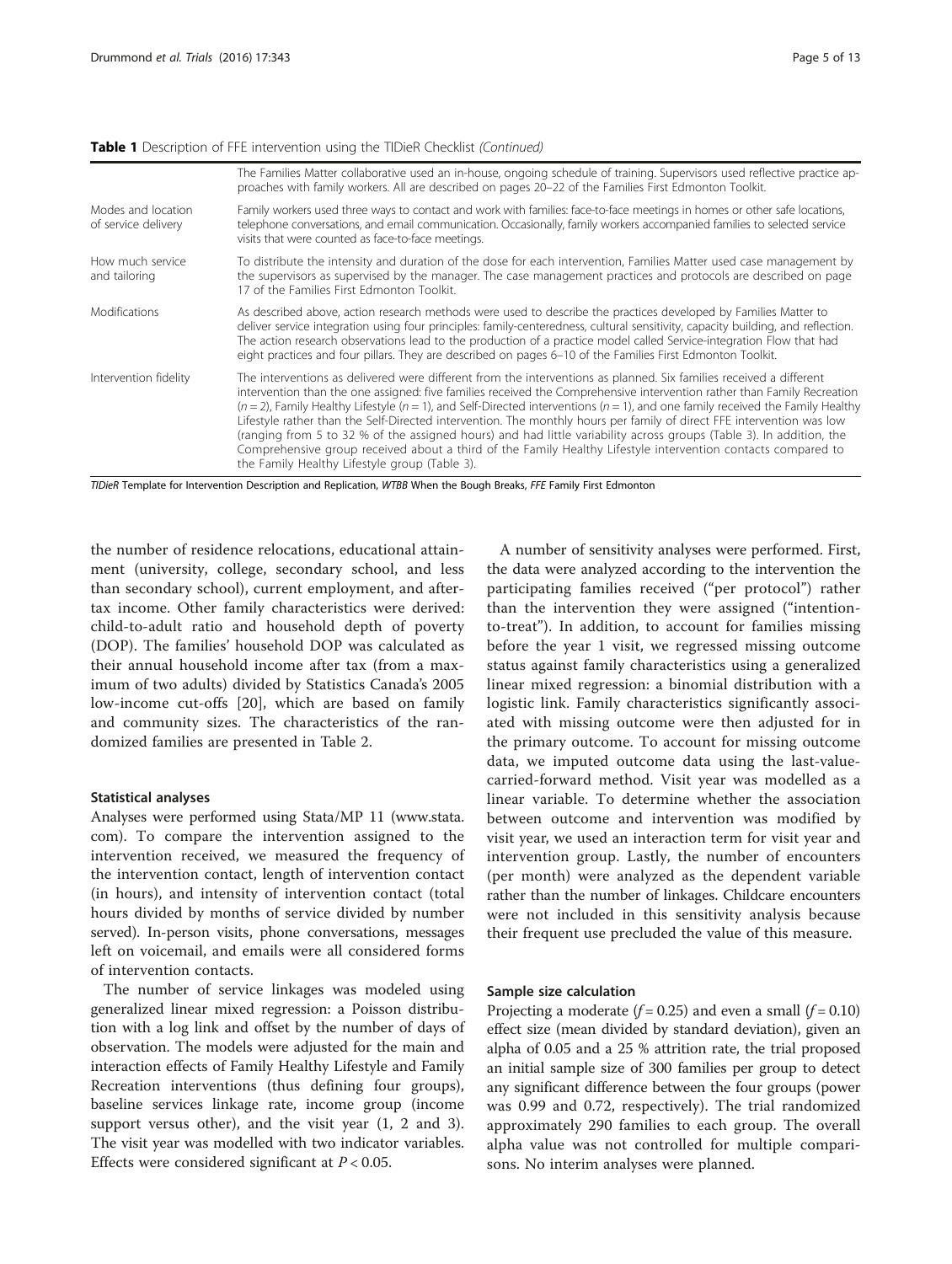## <span id="page-5-0"></span>Table 2 Demographic characteristics of participant families by intervention groups

|                                                  | Comprehensive        | Family Healthy Lifestyle | Family Recreation    | Self-Directed      |
|--------------------------------------------------|----------------------|--------------------------|----------------------|--------------------|
| $\mathbb N$                                      | 293                  | 293                      | 291                  | 291                |
| Primary parent                                   |                      |                          |                      |                    |
| Age, y                                           | 35 (30,41)           | 35 (30,41)               | 35 (30,41)           | 34 (29,40)         |
| Female                                           | 248 (84.6)           | 259 (88.4)               | 250 (85.9)           | 241 (82.8)         |
| EQ-VAS                                           | 75 (60,85)           | 75 (59.5,85)             | 77 (60,90)           | 76 (60,90)         |
| Focus child                                      |                      |                          |                      |                    |
| Age, y                                           | 6(3,9)               | 6(3,10)                  | 6(3,10)              | 6(3,10)            |
| Female                                           | 160 (54.6)           | 141 (48.1)               | 132 (45.4)           | 130 (44.7)         |
| Family structure                                 |                      |                          |                      |                    |
| Lone parent                                      | 172 (58.7)           | 187 (63.8)               | 169 (58.1)           | 169 (58.1)         |
| Number of adults                                 | 1(1,2)               | 1(1,2)                   | 1(1,2)               | 1(1,2)             |
| Number of children                               | 2(1,3)               | 2(1,3)                   | 2(1,3)               | 2(1,3)             |
| Child-to-adult ratio [mean]                      | $1(1,2)$ [1.59]      | $1(1,2)$ [1.60]          | $1(1,2)$ [1.56]      | $1(1,2)$ [1.55]    |
| Citizenship history                              |                      |                          |                      |                    |
| Born in Canada                                   | 179 (61.1)           | 184 (62.8)               | 172 (59.1)           | 177 (60.8)         |
| Not Aboriginal                                   | 134 (45.7)           | 136 (46.4)               | 128 (44)             | 137(47.1)          |
| Aboriginal                                       | 45 (15.4)            | 48 (16.4)                | 44 (15.1)            | 40 (13.7)          |
| Born outside Canada                              | 114 (38.9)           | 109 (37.2)               | 119 (40.9)           | 114 (39.2)         |
| Immigrant                                        | 97 (33.1)            | 93 (31.7)                | 98 (33.7)            | 99 (34)            |
| Refugee                                          | 17(5.8)              | 16(5.5)                  | 21(7.2)              | 15(5.2)            |
| Recent <sup>a</sup> immigrant or refugee         | 64 (22)              | 52 (17.9)                | 67(23.3)             | 72 (24.8)          |
| Edmonton residence                               |                      |                          |                      |                    |
| Northcentral                                     | 161 (54.9)           | 173 (59)                 | 156 (53.6)           | 177 (60.8)         |
| Northwest                                        | 13(4.4)              | 16(5.5)                  | 14(4.8)              | 9(3.1)             |
| West                                             | 34 (11.6)            | 31 (10.6)                | 31 (10.7)            | 24 (8.2)           |
| Southwest                                        | 34 (11.6)            | 31 (10.6)                | 34 (11.7)            | 30(10.3)           |
| Southeast                                        | 51 (17.4)            | 42 (14.3)                | 56 (19.2)            | 51 (17.5)          |
| Number of residence relocations in the last year | 0(0,1)               | 0(0,1)                   | 0(0,1)               | 0(0,1)             |
| Education                                        |                      |                          |                      |                    |
| University                                       | 61(20.8)             | 57 (19.6)                | 71 (24.4)            | 73 (25.2)          |
| College                                          | 59 (20.1)            | 58 (19.9)                | 63 (21.6)            | 60 (20.7)          |
| Secondary school                                 | 117 (39.9)           | 117 (40.2)               | 102 (35.1)           | 101 (34.8)         |
| Less than secondary school                       | 56 (19.1)            | 59 (20.3)                | 55 (18.9)            | 56 (19.3)          |
| Employment                                       |                      |                          |                      |                    |
| Income support                                   | 96 (32.8)            | 95 (32.4)                | 97 (33.3)            | 95 (32.6)          |
| Working currently                                | 153 (52.2)           | 141 (48.1)               | 134 (46.4)           | 124 (42.6)         |
| Income - after tax                               |                      |                          |                      |                    |
| Income, \$1000 CAD                               | 21.8 (14,30.7)       | 23.05 (15.8,30.9)        | 22.5 (15.1,32.25)    | 21 (15,33.1)       |
| Household depth of poverty                       | 73.09 (50.78,105.23) | 77.85 (56.72,104.18)     | 74.78 (56.69,105.28) | 73.4 (53.6,102.99) |
| Baseline linkages (28-day rate)                  | 1.22 (0.51,2.63)     | 1.68 (0.78,3.00)         | 1.35 (0.60,2.73)     | 1.62 (0.70,3.00)   |

Counts (percentages) or medians (interquartile ranges), as appropriate. *EQ-VAS* EuroQol visual analog scale, CAD Canadian dollars<br><sup>a</sup>ln the last 5 years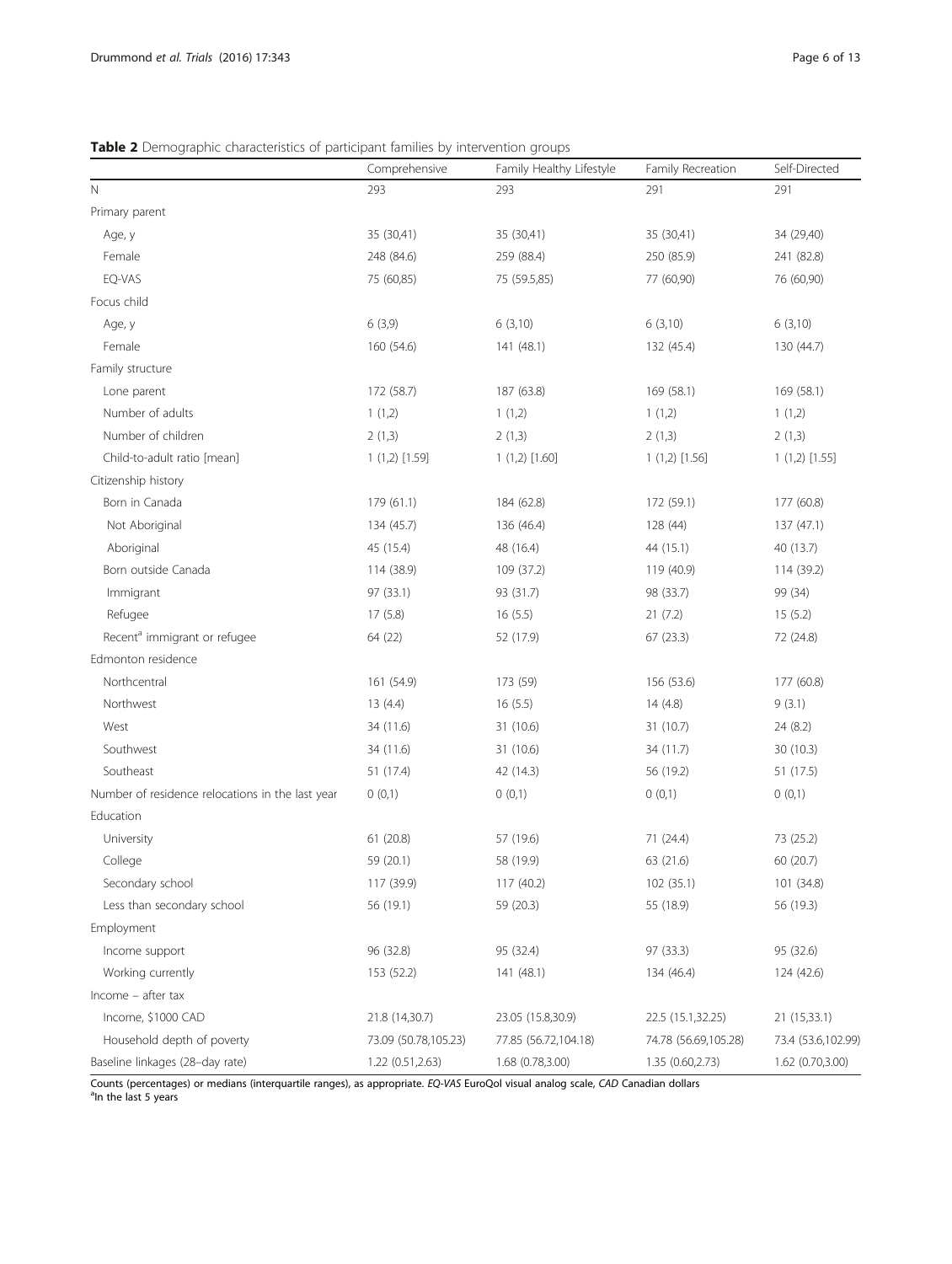#### Results

#### Trial participants

Of the 1749 families screened for eligibility, 1282 families were enrolled, and 1168 were randomized: 293 to Comprehensive, 293 to Family Healthy Lifestyle, 291 to Family Recreation, and 291 to Self-Directed (Control). The remaining 114 participants were unavailable for randomization (Fig. 1). Table [2](#page-5-0) provides descriptions of the family characteristics by assigned intervention groups. More than 85 % of the primary parents were women; the median age was 35 years. Their median health-related quality of life score as measured by EQ-VAS was 75 % [\[21](#page-11-0)]. The EQ-VAS is a visual analog scale used by individuals to self-report their current global health status; e.g., 100 % would indicate perfect health. Single parents headed almost 60 % of the families.

Approximately 60 % of the primary parents were born in Canada. Of those, 25 % were Aboriginal. Of those not born in Canada, 15 % were refugees, and 57 % immigrated to Canada in the last 5 years. A third received income support. Almost half were currently employed. The median after-tax income was \$22,000; the median household depth of poverty was 75 %.

Of those families randomized, 50 % participated in all the data-collection points (see Fig. 1). With regression analyses, we found that the following family characteristics (from Table [2](#page-5-0)) were associated with more missed data collection visits: younger primary parents, male primary parents, greater numbers of children, Northcentral residence, having relocated in the last year, lower educational attainment, and a less healthy primary parent (as measured by the EQ-VAS).

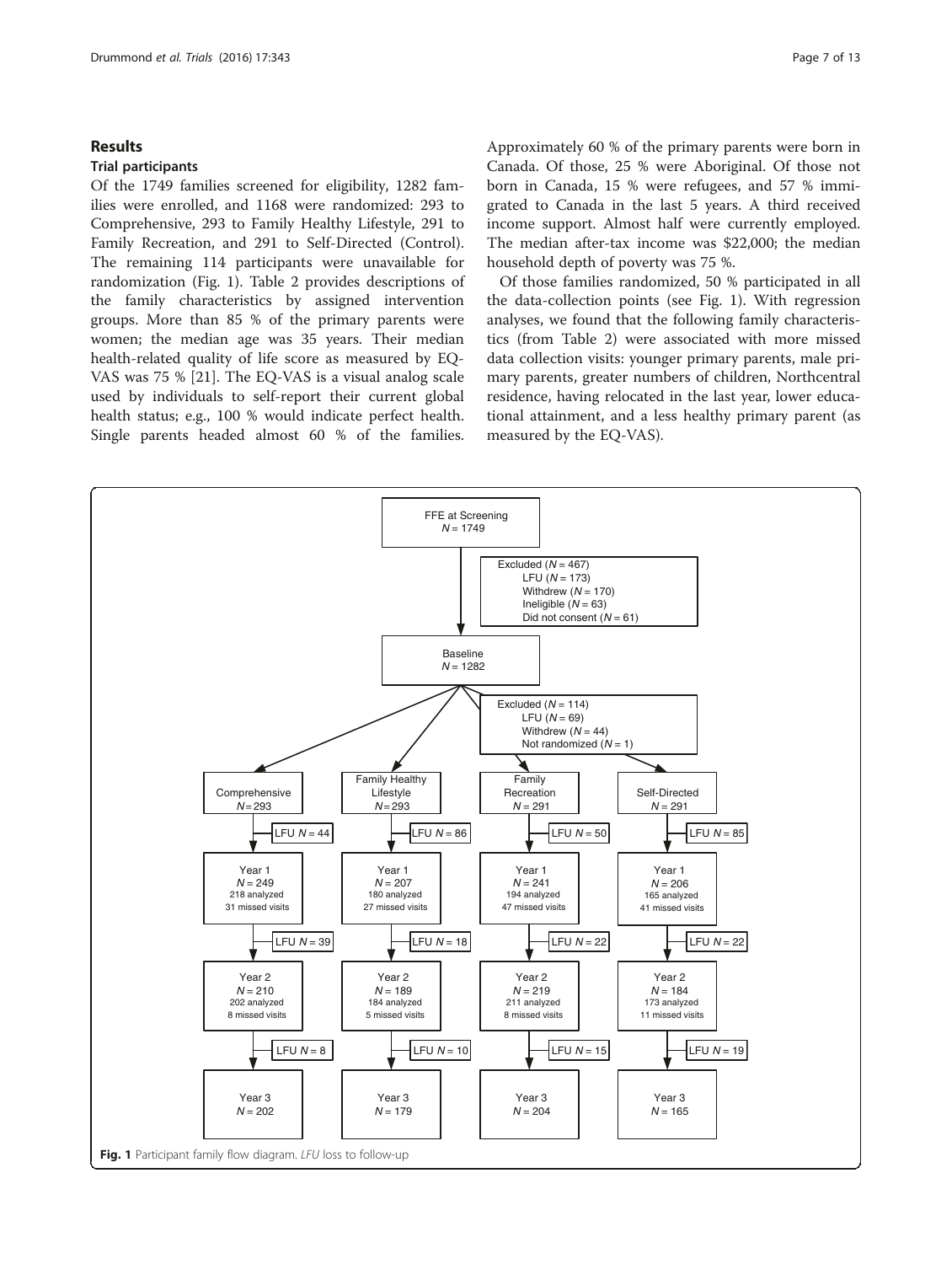## <span id="page-7-0"></span>Intervention fidelity

The interventions as delivered were different from the interventions as planned. The full details of intervention fidelity are described in Table [1](#page-3-0) using the TIDieR checklist. In summary, the dose in each intervention was diluted and the Comprehensive intervention no longer equated to the additive components of the Family Healthy Lifestyle and Family Recreation interventions (Table 3). As such, the data are analyzed as a four-group randomized trial rather than a factorial randomized trial.

#### Linkages with health and social services

The mean number of linkages during the 28-day baseline period were 0.05 for basic needs, 0.01 for family challenges, 0.02 for child development, 0.79 for health care, 0.19 for childcare, and 0.06 for other services.

Table [4](#page-8-0) (and Fig. [2\)](#page-8-0) show the rate ratios of linkages to health and social services for the Comprehensive, Family Healthy Lifestyle, and Family Recreation groups versus the Self-Directed group. All three interventions were not significantly different in terms of the total number of linkages from the Self-Directed group (Comprehensive 1.15 (95 % CI 0.98–1.35), Family Healthy Lifestyle 1.17 (0.99–1.38), and Family Recreation 1.12 (0.95–1.32) rate ratios), although all three showed a trend toward favoring an intervention.

For the specific types of services, the rate ratios were not significantly different between interventions groups and the Self-Directed group except for two. Significantly more healthcare service linkages occurred in the Comprehensive group compared to the Self-Directed group  $(1.27 \ (1.06-1.51))$ , and significantly more linkages occurred with child-development services in the Family Healthy Lifestyle group compared to the Self-Directed group (3.27 (1.59–6.74)).

## Sensitivity analyses

When participant families were analyzed according to the intervention they received rather than the intervention they were assigned, the rate ratio of total service linkages did not change (Additional file [2](#page-11-0): Table S1). The results were similar when we imputed missing outcome data with previous visit outcome data and when we adjusted the results for the covariates (younger and male primary parents, greater number of children, Northcentral Edmonton residence, relocations in the last year, less education, and lower health score for the primary parent according to the EQ-VAS) associated with the missing outcome data.

When the number of encounters rather than the number of linkages were modelled, the rate ratio was attenuated for the Comprehensive group compared to the Self-Directed group (Additional file [2](#page-11-0): Table S1). The results for Family Healthy Lifestyle were slightly attenuated, and the results for Family Recreation remained similar.

In Additional file [2](#page-11-0): Figure S1, the top panel shows the observed mean rates for each randomized group over the time points (baseline, and years 1, 2, and 3). In general, all groups decreased their rate of service linkage between baseline and year 1 ( $P < 0.001$ ), and then, the rates (including the rate from the Self-Directed group) were attenuated between years 1 and 2 and between years 2 and 3. Since the baseline rates for Family Healthy Lifestyle and Self-Directed groups are greater than those for the Family Recreation and Comprehensive groups, we show the mean rates over time adjusted for the baseline rate (Additional file [2:](#page-11-0) Figure S1).

When the year of the visit was modelled as a linear variable rather than two indicator variables, the results did not change (Additional file [2:](#page-11-0) Table S1). In order to assess the impact of the year of the visit, following the initiation of the intervention (which occurred over a median of 22 months), we tested the interaction between

|                                        | Comprehensive    | Family Healthy Lifestyle | Family Recreation | Self-Directed  |
|----------------------------------------|------------------|--------------------------|-------------------|----------------|
| Assigned monthly hours of intervention |                  |                          |                   |                |
| Family Healthy Lifestyle               | 4.60             | 3.50                     | 0                 | $\mathbf 0$    |
| Family Recreation                      | 1.40             | 0                        | 1.40              | $\mathbf 0$    |
| Actual monthly hours of intervention   |                  |                          |                   |                |
| Family Healthy Lifestyle               | 0.22(0.15,0.30)  | $0.68$ $(0.49, 1.04)$    | 0(0,0)            | -              |
| Family Recreation                      | 0.29(0.21, 0.37) | 0(0,0.02)                | 0.45(0.36, 0.54)  | $\overline{a}$ |
| Number of contacts                     |                  |                          |                   |                |
| Family Healthy Lifestyle               | 1.17(0.82, 1.61) | 2.33 (1.85,3.50)         | 0(0,0)            | $\overline{a}$ |
| Family Recreation                      | 2.29 (1.74,2.91) | 0(0,0.14)                | 1.89 (1.55,2.26)  | -              |

Median (IQR). *IQR* interquartile range

These data were only available in 868 of 1168 families (74 %)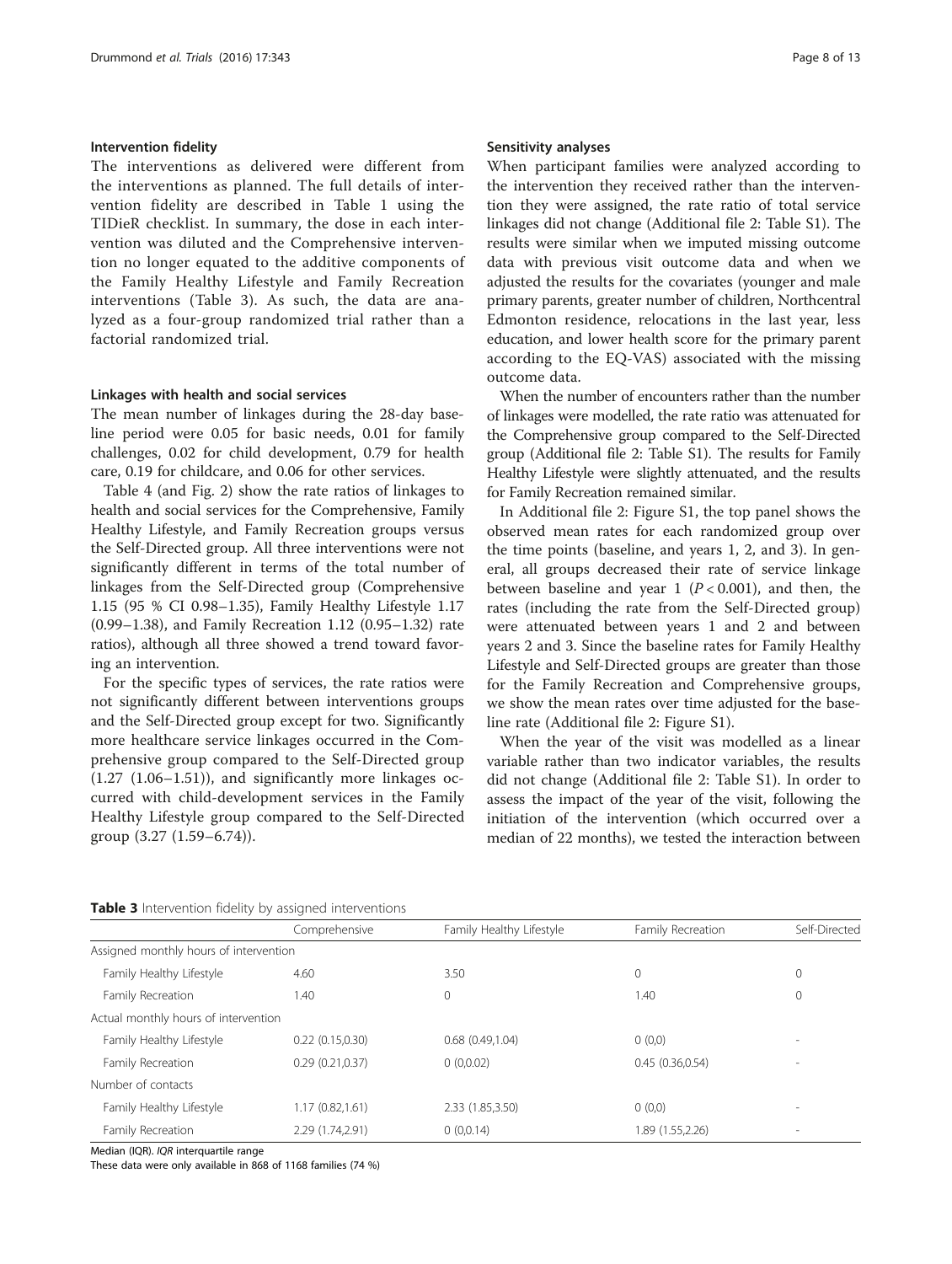| Outcome             | Comprehensive    | Family Healthy Lifestyle | Family Recreation | Self-Directed |
|---------------------|------------------|--------------------------|-------------------|---------------|
| All family services | 1.15 (0.98,1.35) | 1.17 (0.99,1.38)         | 1.12(0.95, 1.32)  | 1.00          |
| Basic needs         | 0.85(0.47,1.53)  | 1.53 (0.87,2.69)         | 0.89(0.49,1.61)   | 1.00          |
| Family challenges   | 0.90(0.44, 1.85) | 1.24(0.61, 2.52)         | 0.60(0.28, 1.30)  | 1.00          |
| Child development   | .78 (0.84,3.75)  | 3.27 (1.59,6.74)         | 1.96 (0.94,4.11)  | 1.00          |
| Health care         | 1.27 (1.06,1.51) | 1.16 (0.96,1.39)         | 1.15(0.96, 1.37)  | 1.00          |
| Child care          | 0.85(0.64, 1.13) | 0.99(0.74, 1.31)         | 1.09 (0.83,1.43)  | 1.00          |
| Other services      | 1.17 (0.74,1.83) | 1.18(0.75, 1.87)         | 1.25 (0.80,1.96)  | 1.00          |

<span id="page-8-0"></span>Table 4 Rate ratios of family service linkages by intervention group and type of service

Rate ratios were adjusted for the main and interaction effects of Family Healthy Lifestyle and Family Recreation interventions, baseline service linkage rate, income group (income support versus other), and offset by the days of follow-up within each visit  $\leq 28$  days). Significant differences at P < 0.05 between intervention groups and the Self-Directed group are in bold

the year of the visit and the interventions. None of the interactions were significant (data not shown).

#### **Discussion**

In summary, neither Family Healthy Lifestyle nor Family Recreation significantly increased the total number of linkages to established health and social services. While the number of linkages increased for all three communitybased service-integration groups compared to the Self-Directed group (Additional file [2](#page-11-0): Figure S1), the absolute increase in the number of linkages was small (15 % for Comprehensive, 17 % Family Healthy Lifestyle, and 12 % for Family Recreation). The unadjusted 28-day rate at year 3 for the Self-Directed group was 0.09 or about 12 linkages over a year. A 15 % increase over that

would be 14 linkages per year or two additional linkages per year per family. Depending on the downstream benefits and costs, this modest increase in service access may be important.

Contrary to the findings of WTBB [[7](#page-11-0)], our Comprehensive group did not show better results than the other three groups. This may be due to a number of reasons. First, unlike WTBB, we did not include employment retraining in the Family Healthy Lifestyle intervention. Second, our Comprehensive group received less than half of the planned Family Healthy Lifestyle intervention. Third, our primary outcome was the number of all service linkages rather than the number of participants on social assistance or costs. Finally, our sample differed considerably from the WTBB sample. For example, the



Fig. 2 Rate ratios of family services linkages by intervention group and type of service. The boxes represent the point estimates of the rate ratios in family service linkages between participant families in intervention groups versus participant families in the Self-Directed group. The whiskers represent the upper and lower confidence limits of the rate ratios. Confidence intervals that cross the line where the horizontal rate ratio equals 1 are significant at P < 0.05. Purple markers depict the Comprehensive group (versus the Self-Directed group); red markers depict the Family Healthy Lifestyle group (versus the Self-Directed group); and blue markers represent the Family Recreation group (versus the Self-Directed group). Rate ratios are adjusted for baseline service linkage rate, income group (income support versus other), and follow-up visit year. FSI Family Services Inventory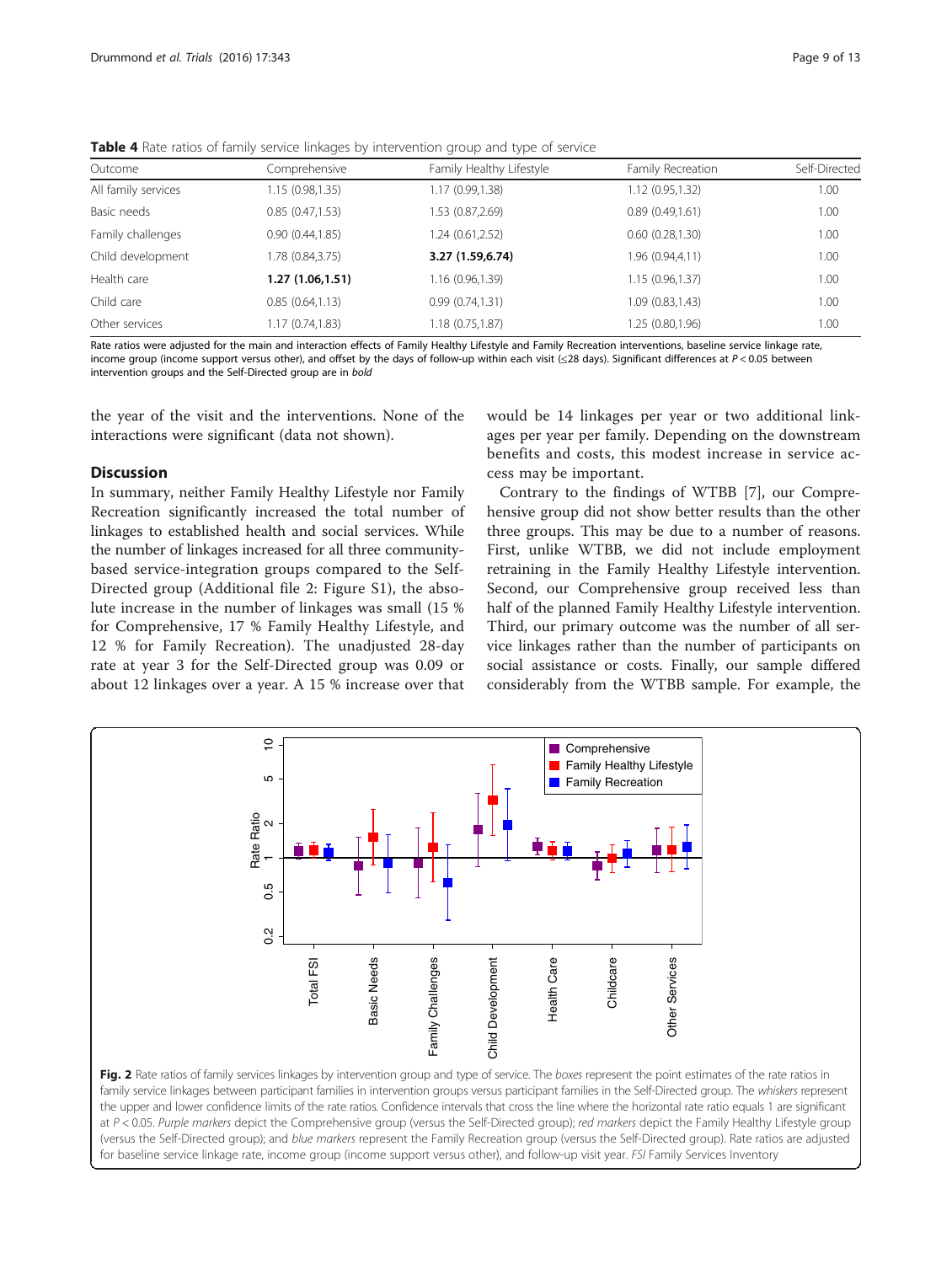WTBB families were all single-parented (versus 60 % in FFE), all were on social assistance (versus 33 % in FFE), and most were Canadian born and non-Aboriginal (versus inclusion of Aboriginal (16 %), immigrant (33 %) and refugee participants (6 %)).

When we consider the categories of services in our study, we see a significant and large threefold increase in linkage to child-development services in the Family Healthy Lifestyle group and a modest, but significant, 27 % increase in accessing health services in the Comprehensive group. While the latter may be a false-positive result due to the number of secondary outcomes and the number of intervention groups, given the magnitude of the former result, the result is likely a true positive. This finding supports the targeting of child-development services through service-integration approaches but should be considered against the need for developmental programming in Alberta. We know that in Alberta [\[22](#page-11-0)], more than one in five children has been diagnosed with a disability by the time the children reach kindergarten, and a further one in five children, with no reported disabilities in kindergarten, have difficulty in one or more areas of development. Evidence shows that children living in low-income situations often have developmental challenges that are hard to counter without services. The presence of child-development challenges increase the complexity in families and makes meeting other needs more difficult [[23](#page-11-0)–[25\]](#page-12-0).

The supervisor of the Healthy Family Lifestyle approach was highly skilled in the use of reflective practice and addressed child-development issues before other family challenges. We determined that the number of contacts required to increase a family's child-development linkages by one was 23 per month. This intensity is likely required for a number of reasons. First, numerous contacts are required to break down the stigma parents experience when child-development issues are identified [[26](#page-12-0)]. In addition, because child-development services are typically part of the private system, it takes time to find ways to subsidize the payment for the services. Finally, several contacts are likely required to simply search out the available child-development services [[27\]](#page-12-0). Given the Alberta provincial context, where 40 % of kindergarten students have been diagnosed and/or screened to be at-risk for developmental delays, using the FFE strategy of finding and convincing lowincome families to use expensive child-development services may not be the best approach. More likely, the challenge for Alberta policymakers is to either develop effective population screening to accompany accessible (acceptable, inexpensive, and plentiful) child-development services or develop and provide universal early childdevelopment programming and make it easily accessible to low-income populations.

Finally, it is useful to consider the lack of effect of these service-integration vehicles on linkages to already established basic needs, family challenges, and childcare services between the categories of intervention in this study. In our experience, food insecurity, poor housing, and available childcare are big challenges for participants in all groups. Therefore, in the case of basic needs and childcare, a ceiling effect due to pre-existing full engagement with the available, often both limited and partial [[28, 29](#page-12-0)], services is likely operating. This would mean that service-integration approaches might not expand linkages in these areas. Policymakers should continue increasing the availability of adequate housing, fresh/ healthy food, and childcare for low-income families. It is unlikely that the lack of effect on support services for family challenges is explained by the full engagement in services available. More probably, family priority, stigma, expense, and lack of access contributed to the underutilization of family support services across the study groups [[17](#page-11-0), [30](#page-12-0), [31\]](#page-12-0).

#### **Limitations**

Along with a threefold increase in linkage to childdevelopment services, the strengths of our study include the diversity of our families across ethnicity, citizenship, family structure, education, employment and income, and a measured quality of life for lowincome parents that can be compared to that of any number of populations. An EQ-VAS score of 75 shows that low-income parents on average display a highly compromised health state [[32](#page-12-0)].

Our study also had a number of limitations. First, as previously mentioned, neither the full dose nor the ratio of doses between intervention groups was delivered as planned. Thus, the size of effect was expected to be lower and since the groups could no longer be collapsed in order to carry out the planned 2 x 2 factorial trial, there was less statistical power. The origins of this dose dilution are found in three areas related to the decision to deliver the service-integration approaches through a collaboration of existing agencies. One, social service agencies are used to being evaluated on the numbers of families served, not on the quantity or quality of their practice nor on the outcomes from that practice. Two, and related to the first, practice is often principle-based, as these service-integration vehicles were as opposed to the describable best behavioral practices upon which the practitioner, supervisor, and family can reflect. Three, professionals (nurses and likely social workers) are more likely than paraprofessionals to persist in delivering behavioral practices with low-income families [[33](#page-12-0), [34](#page-12-0)]. Constraints on public funding have led to the use of paraprofessional staff in the delivery of communitybased service. These workers are poorly paid and thus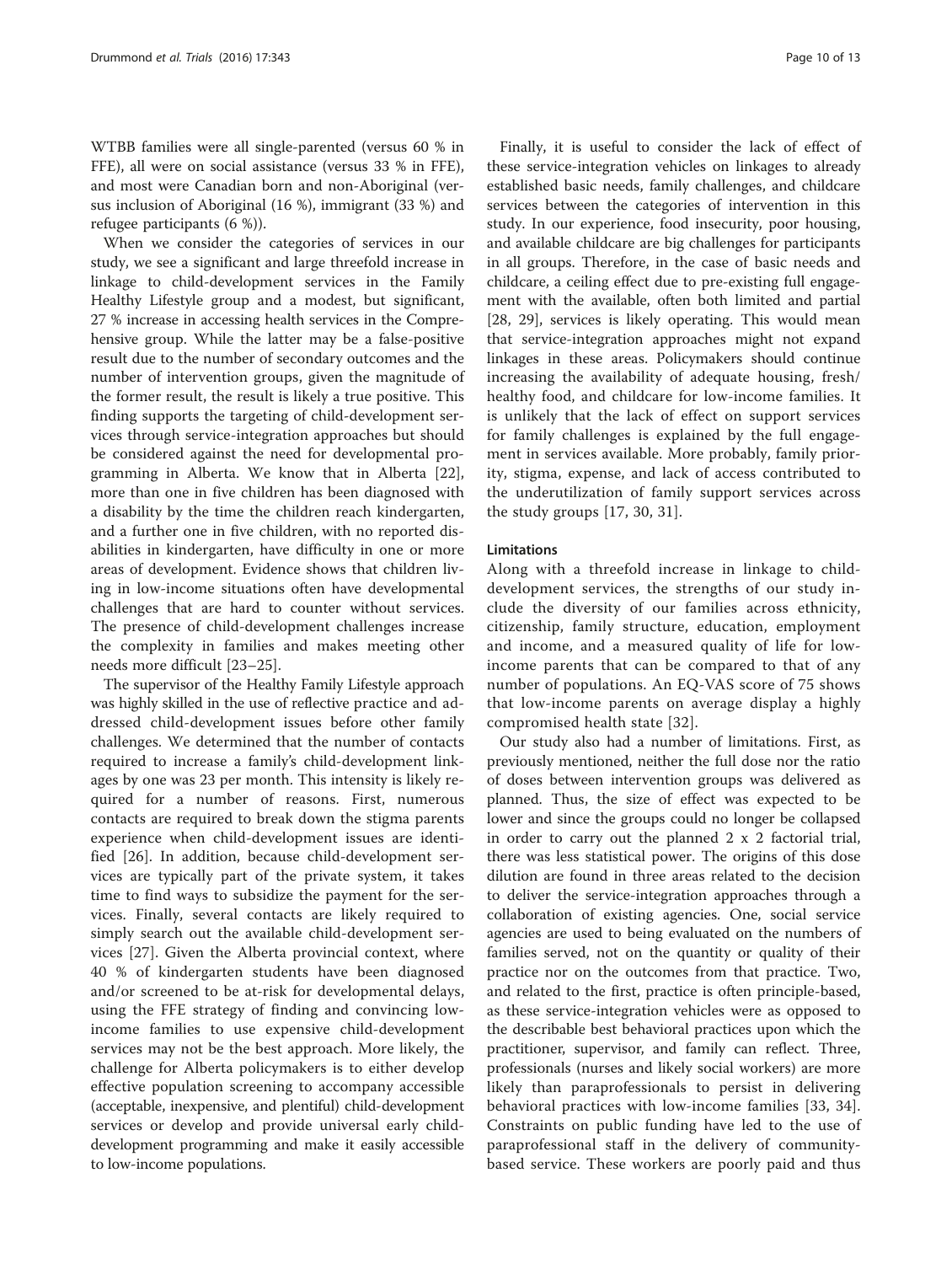turnover in employment is high, with expensive retraining required for new staff. They also need more skilled supervision because they are less persistent than professional workers.

A second limitation is that the interventionists were matched to the three intervention groups rather than to the two service-integration vehicles, each with a separate supervisor. The rationale was that the former approach allows the workers to focus on building relationships with their families so that more accurate assessments could be made and more teachable moments optimized. Such an approach should have given the Comprehensive group an advantage because they could build relationships using the relatively nonthreatening Family Recreation vehicle and go on to transfer and build on behaviors learned to the Family Healthy Lifestyle vehicle. Alternatively, the use of two supervisors, one for each vehicle (Family Recreation or Family Healthy Lifestyle), would have necessitated the use of two family workers for the Comprehensive group. This is not the practice of "real world" service agencies. The issue of workload and case management are practical considerations in dividing supervision. Therefore, because of the importance placed by the delivery agencies on developing enduring interpersonal relationships with clients, we may have confounded the effects of the interventions with the effects of the three intervention groups.

Third, as shown in Additional file [2:](#page-11-0) Fig. S1, our study may have exhibited a form of observer bias, a so-called Hawthorne effect [[35](#page-12-0)]. The number of baseline links to services was high and then dropped for all four groups, only to climb back by the third year of measurement. The act of being observed (our data collectors while visiting and collecting data) might have temporarily decreased links to services in the first year only to return to the baseline rates over subsequent years. However, given that all four groups, including the Self-Directed group, exhibited the same downward-then-upward trend, observer bias did not likely impact the comparative effects between groups. Alternatively, in order for the families to balance their schedules, the data collection periods (the 28-day period prior to their visits) may not have overlapped sufficiently with the time allocated for intervention when the families may have accessed more services.

Fourth, since the families were not blinded, contamination bias may have diluted the effects of the interventions. Families may have transferred some of their learning to each other.

Fifth, the Family Services Inventory tool, given the short 1-month window of data captures and that the tool itself has not yet been validated, may not have adequately captured the linkages to service, thus diluting the effects of the interventions. For example, transportation supports are often received in conjunction with

other services and would have been categorized with the primary service rather than as a basic need transportation service. In addition, since the data captures were retrospective, the results are subject to recall bias.

Similar to WTBB, the last limitation of our study was that 50 % of the enrolled families were lost to service and/or follow-up. Both high- and lower-functioning lowincome families tend to avoid participation in social interventions such as service integration [[36\]](#page-12-0). As well, low-income families tend to move frequently and are busy keeping their lives organized. The lives of lowerfunctioning low-income families can be complicated by issues such as mental health challenges, substancedependency issues, and intergenerational family functioning problems. In addition, both higher- and lowerfunctioning low-income families are the most likely to be dropped from service by agencies or "have their files closed." Although files were not to be closed by Families Matter in this study, losing track of "easy" families or "difficult" cases was observed to be a passive way to manage caseloads.

## Conclusions

FFE is an early and credible example of research in community practice that tried to operationalize shifts in service development into testable hypotheses and variables that could inspire practice-based researchers and policymakers. The challenges embedded in an entrenched and siloed service-delivery sector that is under pressure to integrate and respond effectively to the effects of poverty were evident in the processes and outcomes.

#### Recommendations for future research

This study was a community-based trial on the effectiveness of principle-based practices for linkage to services by low-income families. The poor intervention fidelity in this study emphasized the existing challenges in modern community-based service delivery. Research is required to determine the processes the service-delivery sector needs to have in place in order to support full delivery of service practices. Consideration should be given to developing and documenting processes that provide behavioral description of practice; develop behavioral and attitudinal qualities of supervisors of paraprofessionals; improve retention of family participants; and provide early and ongoing audits of progress in the delivery of service.

#### Recommendations for policy and practice

Policymakers and funders have a couple of challenges. First, if funds are to be expended on service-integration approaches, then, given the intervention fidelity found in this study, policymakers need to insist, and therefore fund a) better-described practice, b) the auditing of that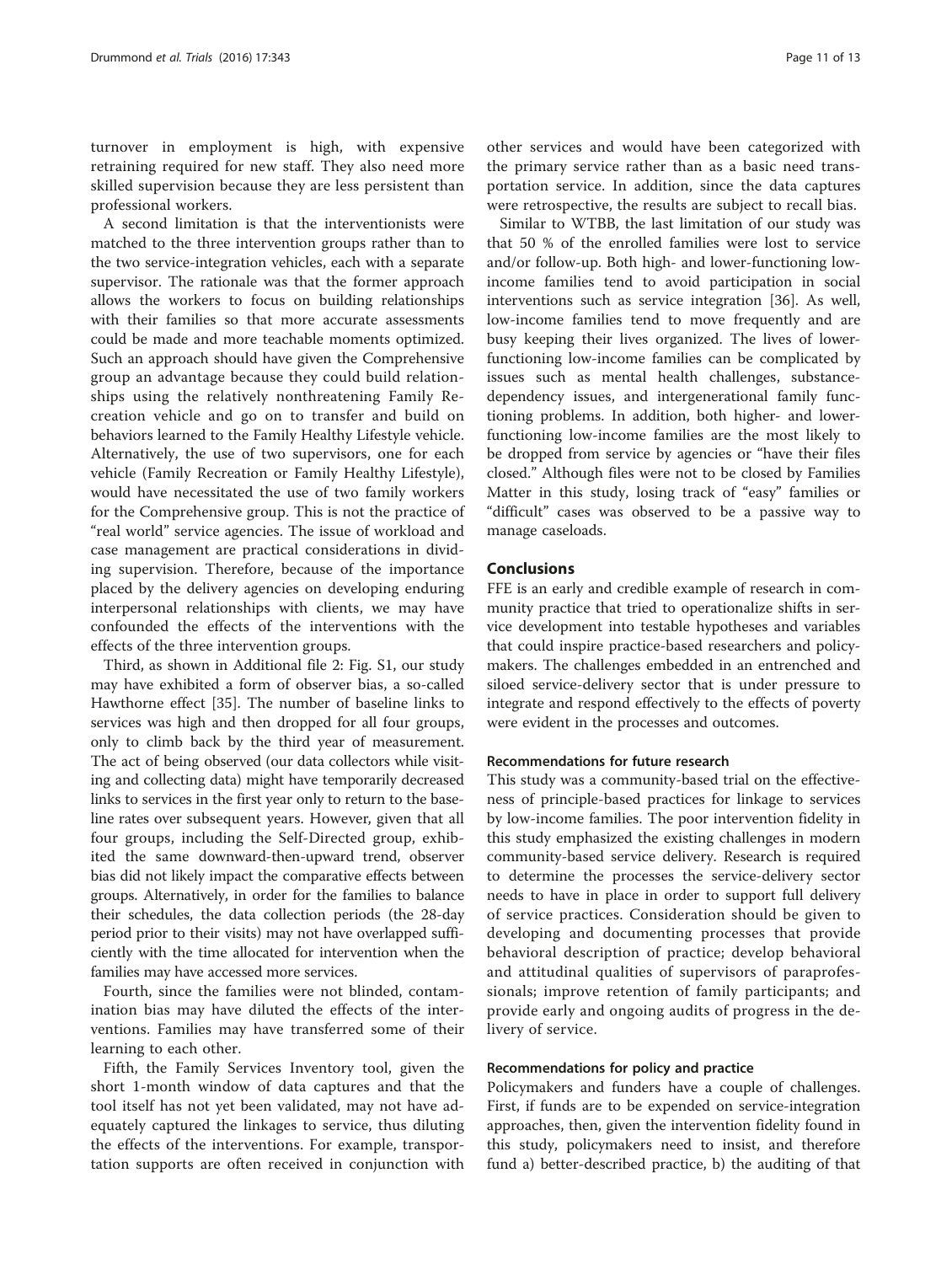<span id="page-11-0"></span>practice, c) retention of family participants, and d) the examination of family service use and outcomes. Second, if child-development services are widely required and are difficult for low-income families to access, then current policy needs to be examined. The following two questions need evaluation: 1) Are scarce and stigma-laden services best accessed through the provision of service integration? and 2) Is a system of accessible universal child-development programming more useful to the long-term health and economic productivity of the population?

# Additional files

[Additional file 1:](dx.doi.org/10.1186/s13063-016-1444-8) Categorization and examples of Edmonton services. (PDF 235 kb)

[Additional file 2: Table S1.](dx.doi.org/10.1186/s13063-016-1444-8) Relative rates of all family services linkages by intervention group: Sensitivity analysis, and Figure S1. Rates of family services linkages by intervention group over time. (PDF 20 kb)

#### Abbreviations

DOP, depth of poverty; EQ-VAS, European Quality of Life–Visual Analog Scale; FFE, Families First Edmonton; FSI, Family Services Inventory; WTBB, When the Bough Breaks

#### Acknowledgements

The authors of this report are grateful to all the research assistants, to Nyla de Los Santos for coordinating the research, to Birdie McLean for administrative support, and to EPICORE [\(www.epicore.ualberta.ca](http://www.epicore.ualberta.ca/)) who provided the data-management services. The authors also thank the families who participated in this research and the service partners: YMCA of Edmonton, Multicultural Health Brokers Co-operative, KARA Family Resource Centre, and Bent Arrow Traditional Healing Society. This work was supported by the Canadian Institutes of Health Research (MCT 75478), the Alberta Health Foundation for Medical Research (200400895), the Government of Alberta (Alberta Employment and Immigration, Alberta Human Services, Child and Family Services Region 6), the City of Edmonton, the Faculty of Extension from the University of Alberta, the Edmonton Community Foundation, the Stollery Charitable Foundation, United Way, the YMCA of Edmonton, and the Urban Aboriginal Strategy.

#### Authors' contributions

JD, LS, JB, DLW, and MM conceived the study. JD, NW, LS, JB, DLW, MM, and KF designed the trial. SS coordinated the implementation of the trial. NW performed the statistical analyses. JD and NW drafted the manuscript. All authors (SS, LS, JB, DLW, MM, LT, and KF) have made substantial contributions to the development of the manuscript, have been involved in revising it for important intellectual content, and approved the final version.

#### Competing interests

The authors declare that they have no competing interests.

#### Author details

<sup>1</sup> Faculty of Nursing, University of Alberta, Edmonton Clinic Health Academy, 11405 87 Ave NW, Edmonton T6G 1C9, Alberta, Canada. <sup>2</sup>Department of Medicine, University of Alberta, Edmonton, Canada. <sup>3</sup>Alberta Health Services, Edmonton, Canada. <sup>4</sup>Faculty of Extension, University of Alberta, Edmonton, Canada. <sup>5</sup>Department of Psychology, University of Alberta, Edmonton, Canada. <sup>6</sup> Department of Human Ecology, University of Alberta, Edmonton, Canada. <sup>7</sup>Department of Oncology, University of Alberta, Edmonton, Canada.

#### Received: 12 December 2015 Accepted: 28 June 2016 Published online: 22 July 2016

#### References

1. Canadian Medical Association. Health care in Canada: What makes us sick? Ottawa: Canadian Medical Association; 2013. [https://www.cma.ca/Assets/](https://www.cma.ca/Assets/assets-library/document/fr/advocacy/What-makes-us-sick_en.pdf)

[assets-library/document/fr/advocacy/What-makes-us-sick\\_en.pdf.](https://www.cma.ca/Assets/assets-library/document/fr/advocacy/What-makes-us-sick_en.pdf) Accessed 1 Feb 2015.

- 2. Public Health Agency of Canada. What determines health? Ottawa: Public Health Agency of Canada; 2011. [http://www.phac-aspc.gc.ca/ph-sp/](http://www.phac-aspc.gc.ca/ph-sp/determinants/index-eng.php) [determinants/index-eng.php](http://www.phac-aspc.gc.ca/ph-sp/determinants/index-eng.php). Accessed 1 Feb 2015.
- 3. World Health Organisation. The determinants of health. Geneva: World Health Organisation. [http://www.who.int/hia/evidence/doh/en.](http://www.who.int/hia/evidence/doh/en) Accessed 1 Feb 2015.
- 4. Flanagan G. From gap to chasm: Alberta's increasing income inequality. 2015. Parkland Institute, [http://www.parklandinstitute.ca/from\\_gap\\_to\\_](http://www.parklandinstitute.ca/from_gap_to_chasm) [chasm](http://www.parklandinstitute.ca/from_gap_to_chasm). Accessed 16 June 2015.
- The Conference Board of Canada. How Canada performs: a report card on Canada. 2016. [http://www.conferenceboard.ca/hcp/default.aspx.](http://www.conferenceboard.ca/hcp/default.aspx) Accessed 16 June 2015.
- 6. Organisation for Economic Co-operation and Development. Starting strong II: early childhood education and care. OECD Publishing; 2006. [http://www.](http://www.oecd.org/edu/school/startingstrongiiearlychildhoodeducationandcare.htm) [oecd.org/edu/school/startingstrongiiearlychildhoodeducationandcare.htm](http://www.oecd.org/edu/school/startingstrongiiearlychildhoodeducationandcare.htm). Accessed 14 June 2015.
- 7. Browne G, Byrne C, Roberts J, Gafni A, Whittaker S. When the bough breaks: provider-initiated comprehensive care is more effective and less expensive for sole-support parents on social assistance. Soc Sci Med. 2001;53(12):1697–710.
- 8. Drummond J, Schnirer L, So S, Mayan M, Williamson DL, Bisanz J, et al. The protocol for the Families First Edmonton trial (FFE): a randomized community-based trial to compare four service integration approaches for families with low-income. BMC Health Serv Res. 2014;14:223.
- Schulz KF, Altman DG, Moher D, Group C. CONSORT 2010 Statement: updated guidelines for reporting parallel group randomised trials. BMC Med. 2010;8:18.
- 10. Alberta Human Services. Income Support. Edmonton: Alberta Human Services; 2015. [http://humanservices.alberta.ca/financial-support/689.html.](http://humanservices.alberta.ca/financial-support/689.html) Accessed 16 June 2015.
- 11. Alberta Human Services. Alberta child health benefit. Edmonton: Alberta Human Services; 2015. [http://www.humanservices.alberta.ca/AWonline/](http://www.humanservices.alberta.ca/AWonline/3821.html) [3821.html](http://www.humanservices.alberta.ca/AWonline/3821.html). Accessed 16 June 2015.
- 12. City of Edmonton. Leisure access program. Edmonton: City of Edmonton; 2015. [http://www.edmonton.ca/programs\\_services/leisure-access-program.aspx](http://www.edmonton.ca/programs_services/leisure-access-program.aspx). Accessed 16 June 2015.
- 13. Alberta Human Services. Alberta adult health benefit. Edmonton: Alberta Human Services; 2015. [http://www.humanservices.alberta.ca/financial](http://www.humanservices.alberta.ca/financial-support/2085.html)[support/2085.html](http://www.humanservices.alberta.ca/financial-support/2085.html). Accessed 16 June 2015.
- 14. Capital Region Housing Corporation. Welcome. Edmonton: Capital Region Housing Corporation; 2011. [http://crhc.ca/.](http://crhc.ca/) Accessed 16 June 2015.
- 15. Hoffmann TC, Glasziou PP, Boutron I, Milne R, Perera R, Moher D, et al. Better reporting of interventions: template for intervention description and replication (TIDieR) checklist and guide. BMJ. 2014;348:g1687.
- 16. Gray E, Mayan M, Lo S, Jhangri G, Wilson D. A 4-year sequential assessment of the Families First Edmonton partnership: challenges to synergy in the implementation stage. Health Promot Pract. 2012;13(2):272–8.
- 17. Mayan MJ, Gray EJ, Lo S, Hyshka E. Punishing progress and expecting failure: Alberta families' experiences accessing social service systems. Can Soc Work Rev. 2011;28:107–26.
- 18. Mayan M, Lo S, Richter S, Dastjerdi M, Drummond J. Community-based research: ameliorating conflict when community and research practices meet. Prog Community Health Partnersh. 2016;10(2):259–64.
- 19. Kernan WN, Viscoli CM, Makuch RW, Brass LM, Horwitz RI. Stratified randomization for clinical trials. J Clin Epidemiol. 1999;52(1):19–26.
- 20. Canada S. Low income cut-offs for 2005 and low income measures for 2004, Cat. 75F0002MIE. Statistics Canada: Ottawa; 2005. [http://www.ccsd.](http://www.ccsd.ca/factsheets/economic_security/poverty/) [ca/factsheets/economic\\_security/poverty/.](http://www.ccsd.ca/factsheets/economic_security/poverty/) Accessed 15 June 2015.
- 21. EuroQol Research Foundation. How to use EQ-5D. Rotterdam: EuroQol Research Foundation; 2015. [http://www.euroqol.org/about-eq-5d/how](http://www.euroqol.org/about-eq-5d/how-to-use-eq-5d.html)[to-use-eq-5d.html](http://www.euroqol.org/about-eq-5d/how-to-use-eq-5d.html). Accessed 29 Mar 2015.
- 22. Community-University Partnership for the Study of Children Youth and Families. University of Alberta Early Child Development Mapping Project. How are our young children doing? Children with special needs in Alberta. Edmonton: ECMap; 2015. [http://www.ecmap.ca/distribute/reports/](http://www.ecmap.ca/distribute/reports/SpecialNeeds_layout_final_20150224.pdf) [SpecialNeeds\\_layout\\_final\\_20150224.pdf](http://www.ecmap.ca/distribute/reports/SpecialNeeds_layout_final_20150224.pdf). Accessed 15 June 2015.
- 23. Canadian Institute for Health Information. Children vulnerable in areas of early development: a determinant of child health. Ottawa: Canadian Institute for Health Information; 2014. [https://secure.cihi.ca/free\\_products/](https://secure.cihi.ca/free_products/Children_Vulnerable_in_Areas_of_Early_Development_EN.pdf) [Children\\_Vulnerable\\_in\\_Areas\\_of\\_Early\\_Development\\_EN.pdf](https://secure.cihi.ca/free_products/Children_Vulnerable_in_Areas_of_Early_Development_EN.pdf). Accessed 15 Feb 2015.